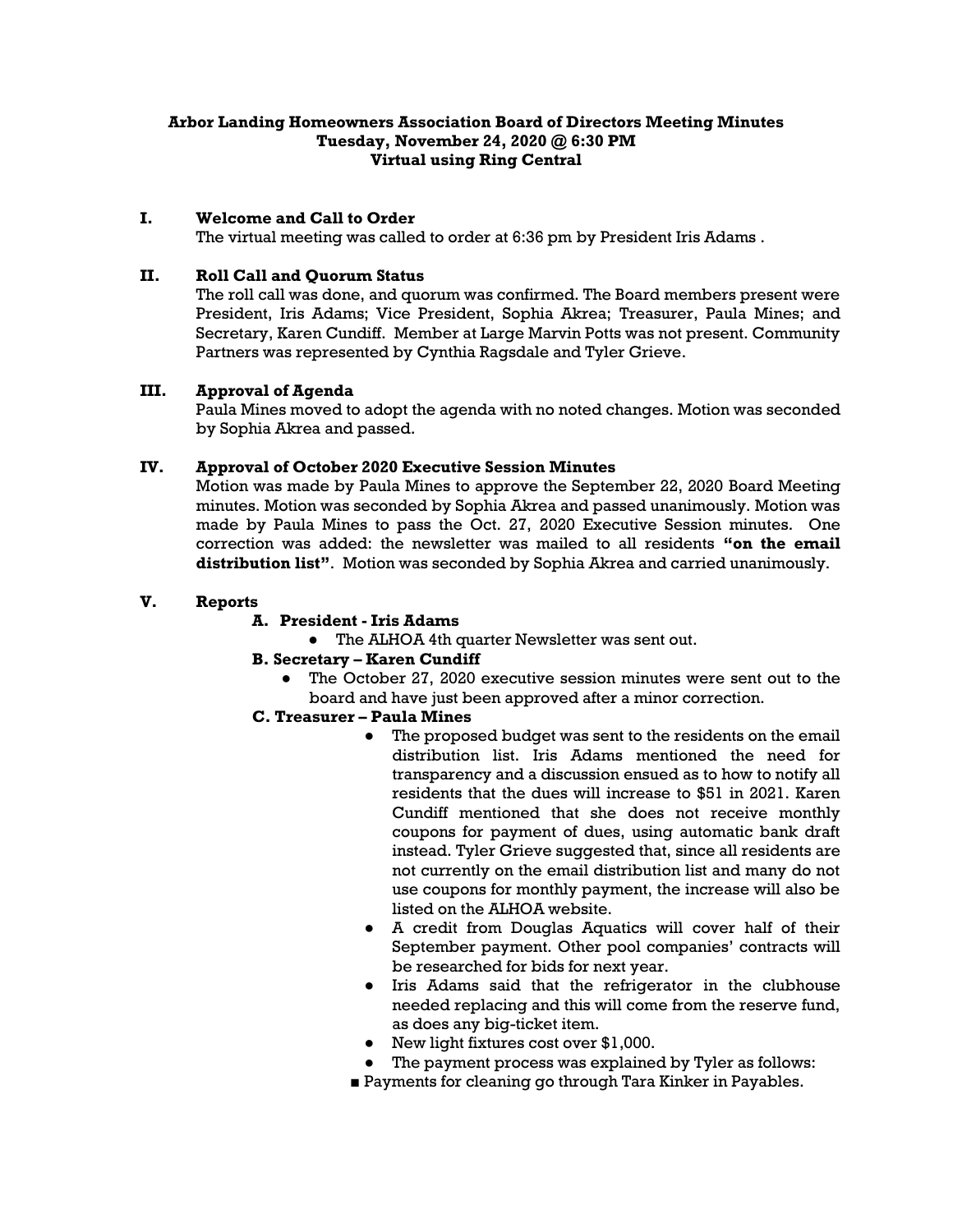- \$500 clubhouse security deposit is held by Cynthia in the office until cameras are reviewed or seven days after rental. If no violations, the \$500 check is returned or shredded depending on the resident's wishes at check-out. In case of a fine for a violation, the resident has the option to write a check for the fine amount, or have it taken from the security deposit. Residents generally prefer to write the smaller violation check.
- Wendy is the CPA
- Tara handles payables

# **D. Office – Cynthia Ragsdale [Report sent via email]**

- There were six Clubhouse rentals for the month of October and one cancellation. There were five Clubhouse rentals for the month of November. There are currently no rentals scheduled for December. Three events were cancelled due to the COVID-19 restrictions of only 25 people allowed to gather indoors in Virginia.
- Grass Roots has provided an estimate to remove several dead trees and branches near the kiddy pool and tennis courts.
- Nine (9) light fixtures have been installed on the deck.
- Thirty (30) chaise lounge chairs have now been covered at the pool.
- A broken lamp was replaced in the clubhouse and paper products purchased
- Color ink cartridges were purchased for the office printer.
- The repairs to the two toilets and the painting of the pool house restroom floors, doors and frames were completed in October by Marvin Potts.
- The refrigerator in the large kitchen of the clubhouse stopped working the second weekend in November and will be replaced. It was past warranty and labor based upon the date of purchase. A new refrigerator has been ordered and is set for delivery on Monday 11/30/2020.
- Cynthia received three bids for the cleaning of the ALHOA Clubhouse furniture and rugs. The companies were Stanley Steemer, A1 Steem It, and Citrusolution. Stanley Steemer did the cleaning in 2018 and last year the ALHOA BOD approved the furniture to be cleaned by Stanley Steemer. Cynthia mistakenly called A-1 Steem It for the job, and she was not pleased with the results on the furniture.

# ● **Office Concerns/Questions/Complaints**

Complaints about uncut grass, trash and junk in yards, utility vehicles and an RV parked in the driveway have been submitted to Community Partners Property Manager (Tyler Grieve).

# **E. Committees**

- **1. Social**
	- No Report.
- **2. ARC**
	- Richard Ramos, ARC chairperson, met with Paula Mines, one of our two board reps on ARC, to go over the extensive list of violations and concerns they are working on. The goal of his committee is to start fresh in the new year with more timely responses to concerns, as well as modification requests, which are supposed to be approved or denied within 30 days or the modification is considered approved. ARC members have a positive sense of commitment to working with Tyler